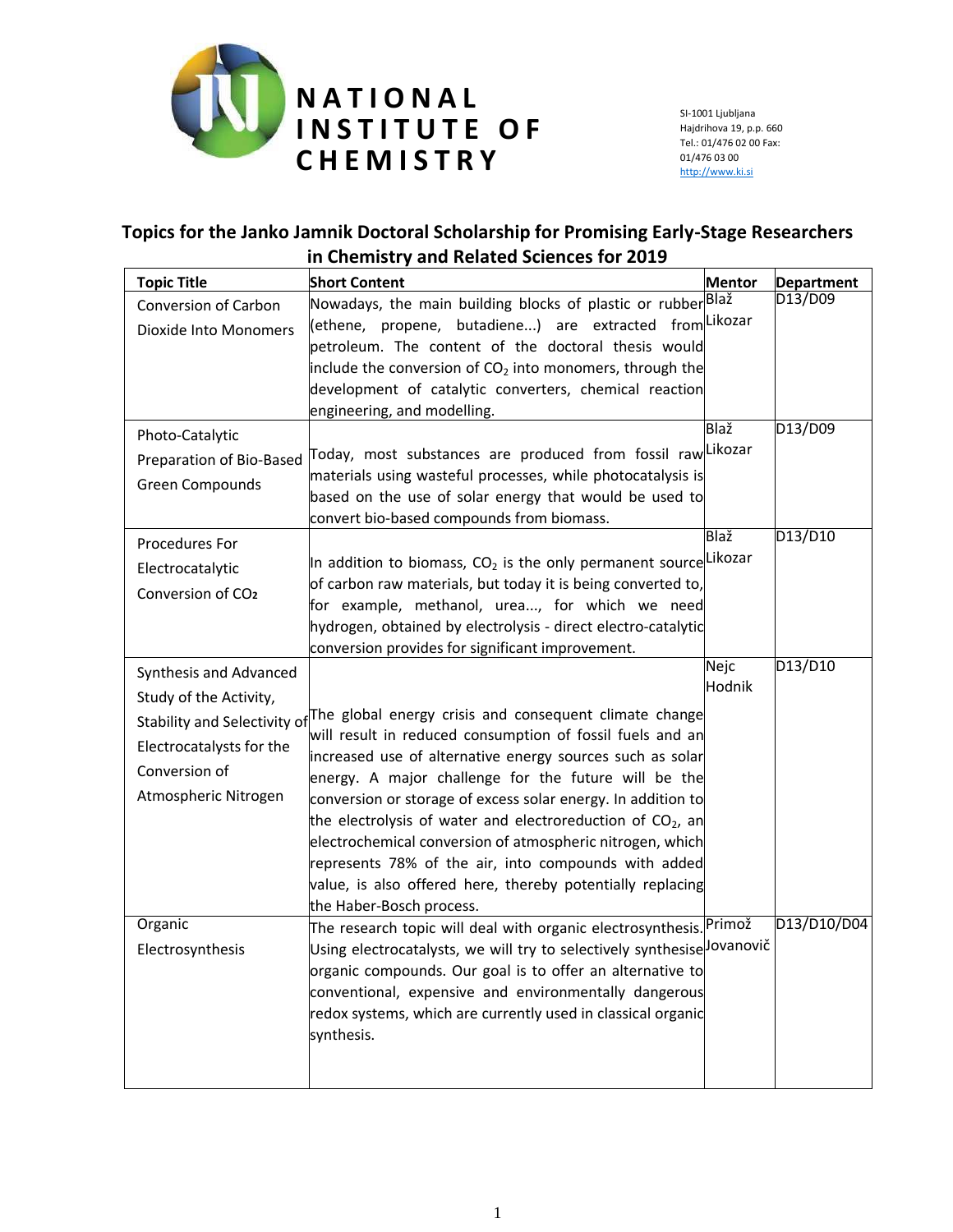

| Three-Dimensional<br><b>Macroporous Frames</b><br>Based on Synthetic<br>Polypeptides, Prepared<br>by Emulsion Templating | The student will prepare synthetic polypeptides with David<br>different functionalities by polymerisation,<br>opening the ring. These will then be crosslinked in<br>emulsions with a high proportion of the internal<br>phase, thereby obtaining degradable macroporous<br>frames, which will be further tested for use in tissue<br>engineering. | by Pahovnik     | D07/D11     |
|--------------------------------------------------------------------------------------------------------------------------|----------------------------------------------------------------------------------------------------------------------------------------------------------------------------------------------------------------------------------------------------------------------------------------------------------------------------------------------------|-----------------|-------------|
| <b>Battery Systems</b>                                                                                                   | Multiscale Simulations of Theoretical modelling of electrode surfaces in<br>electrochemical<br>processes in next<br>generationDrejc Kopač<br>batteries: from atomic scale to kinetics on mesoand Anja<br>scale.                                                                                                                                    | Kopač<br>Lautar | D13 and D10 |
| Modelling the Oxidation<br>of Alkenes from<br><b>Quantum Mechanics to</b><br>the Industrial Criterion                    | The most important catalytic reaction of oxidation on Matej<br>an industrial scale is epoxidation. The reaction will be <sup> Huš</sup><br>described using the methods of quantum physics,<br>kinetic simulations and calculation dynamics of<br>fluids, and then carried out experimentally.                                                      |                 | D13/D09     |
| The Source of Entropy                                                                                                    | In environmentally important reactions in the  <sup> Huš</sup><br>plays<br>decisive<br>role.<br>atmosphere,<br>entropy<br>a<br>Thermodynamics of reactions<br>in atmospheric<br>aerosols will be studied theoretically (quantum<br>molecular dynamics, statistical thermodynamics) and<br>experimentally (photolysis with laser beam).             | Matej           | D13/D04/D01 |
| <b>Designing New Materials</b><br>for Air Purification                                                                   | PM particles are harmful to our health, affect the Kroflič<br>weather, and cause climate change. We will carefully<br>study the interactions of PM particles from the<br>atmosphere with different surfaces, and design new,<br>affordable materials with distinctive air purifying<br>properties in an energy efficient manner.                   | Ana             | D04/D10     |
| Brown Carbon in the<br>Atmosphere                                                                                        | Brown carbon - the absorbent part of organic <i>a</i> Kroflič<br>aerosols - affects the absorption properties of the<br>atmosphere and thus visibility, the ecosystem and,<br>most importantly, climate change (greenhouse<br>effect). We are interested in its identity, sources and<br>secondary formation and ageing in the atmosphere.         | Ana             | D04/D13     |